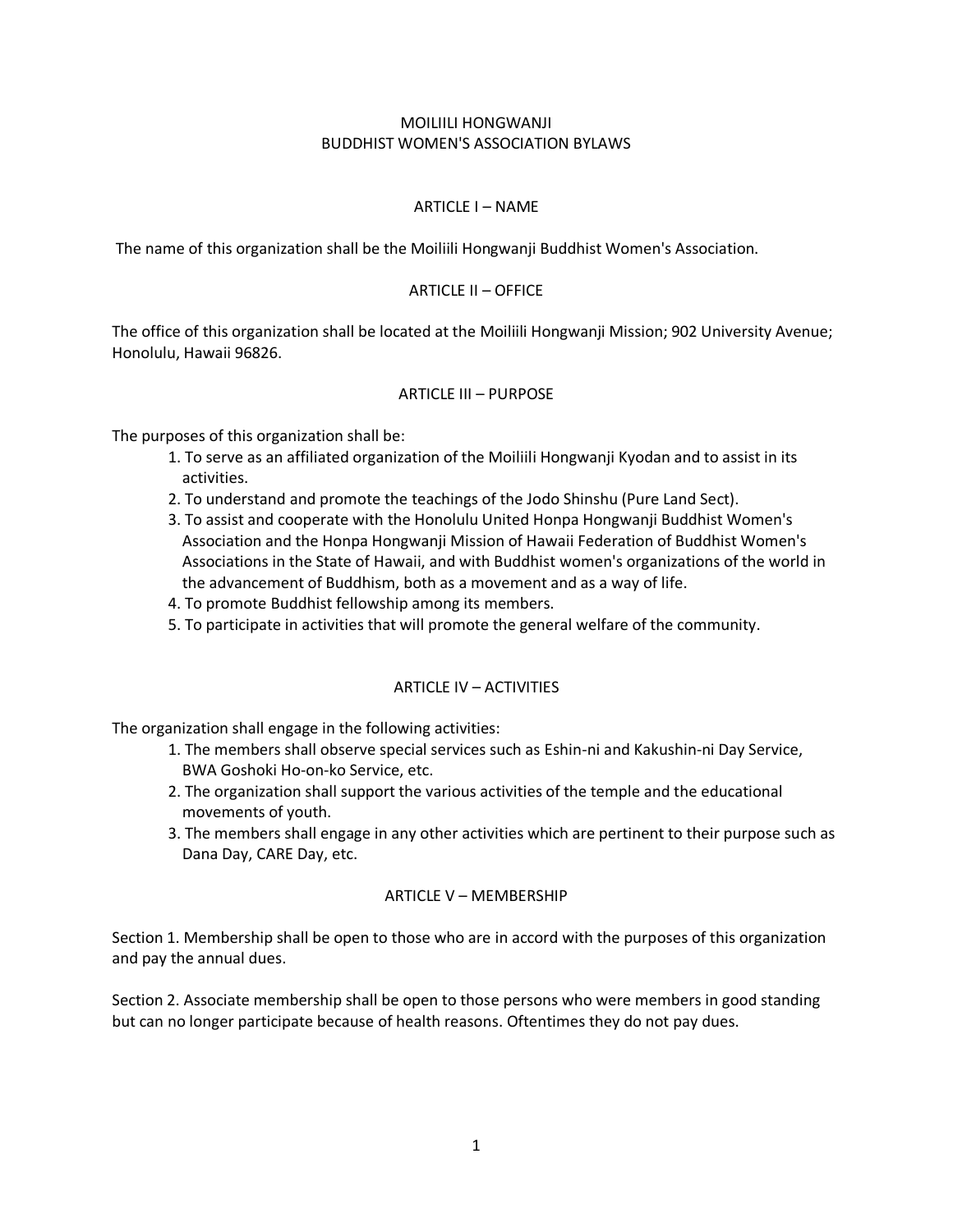### ARTICLE VI - OFFICERS AND DIRECTORS

The officers of this organization shall be as follows:

Honorary President (Resident Minister's wife) President Immediate Past President First Vice-President Second Vice-President Third Vice-President Recording Secretary Assistant Recording Secretary Corresponding Secretary Treasurer Assistant Treasurer Auditors Two (2)

There shall also be a set of directors, as many as may be deemed necessary, who shall constitute the Board of Directors together with the above set of officers.

### ARTICLE VII – ADVISORS

There shall be an undetermined number of advisors, and all past presidents shall be included in this category. Advisors shall have full voice and vote. The past presidents, although designated as advisors, shall be eligible for election to any office, but upon election, they shall relinquish their position as advisors.

# ARTICLE VIII – DUTIES OF OFFICERS, DIRECTORS, AND ADVISORS

Section 1. Honorary President - The wife of the Resident Minister shall be the Honorary President of this organization and shall have full voice and vote. She shall also be eligible for election to any office, but upon election, she shall relinquish the office of Honorary President, and that position shall be declared vacant for that year.

Section 2. President - The President shall:

- 1. Preside at all meetings of the organization.
- 2. Convene the Executive Board whenever she deems it necessary.
- 3. Serve as the Representative to the Moiliili Hongwanji Kyodan Board of Directors.
- 4. Serve as a Representative to the Honolulu United Honpa Hongwanji Buddhist Women's Association.
- 5. Perform all other duties and responsibilities pertaining to her office.

Section 3. Immediate Past President - The Immediate Past President shall be an advisor to the President and shall serve as the Chairperson of the Nominating Committee.

Section 4. First Vice-President - The First Vice-President shall assist the President in every way possible and shall perform the duties of the President in her absence. She shall serve as the Chairperson of the Program Committee and shall be responsible for the program and activities of the organization, working in cooperation with the Second and Third Vice-Presidents.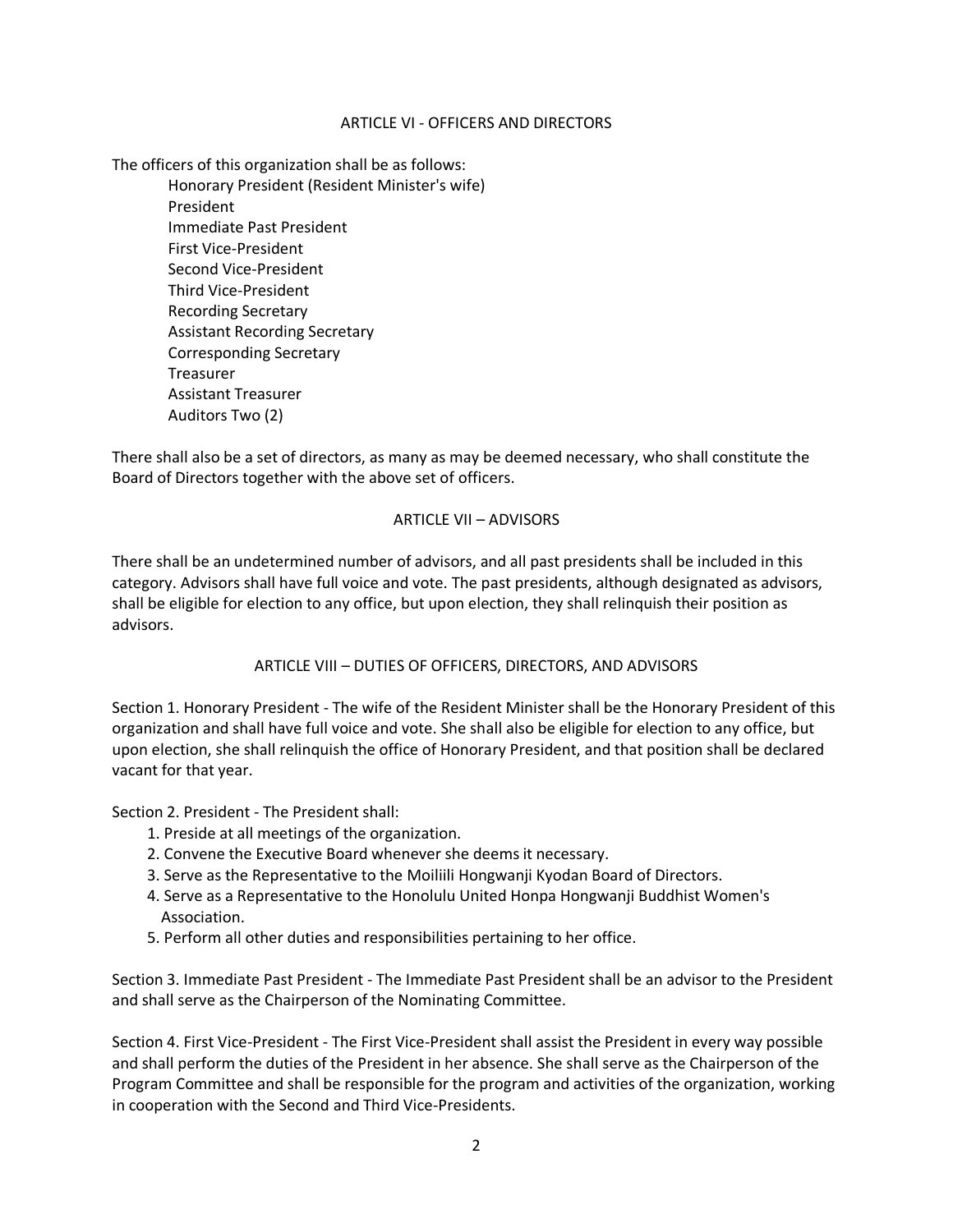Section 5. Second Vice-President - The Second Vice-President shall assist the President and First Vice President in every way possible, and shall assume their duties in their absence. She shall serve as the Chairperson of the Membership Committee.

Section 6. Third Vice-President - The Third Vice-President shall assist the President, the First and Second Vice-Presidents in every way possible, and shall assume their duties in their absence. She shall serve as the Chairperson of the Hospitality Committee.

Section 7. Recording Secretary - The Recording Secretary shall be responsible for the accurate records of the business proceedings of the organization.

Section 8. Assistant Secretary - The Assistant Secretary shall assist the Recording Secretary in every way possible, and shall assume her duties in her absence.

Section 9. Corresponding Secretary - The Corresponding Secretary shall be responsible for all correspondence of the organization.

Section 10. Treasurer - The Treasurer shall keep an accurate account of receipts and disbursements of the organization, shall prepare monthly and annual reports, and shall perform all other duties pertaining to her office.

Section 11. Assistant Treasurer - The Assistant Treasurer shall assist the Treasurer in every way possible, and shall assume her duties in her absence.

Section 12. Auditors - The Auditors shall review and audit the annual financial report and shall render assistance to the Treasurer as needed. The above set of officers shall constitute the Executive Board of the organization.

Section 13. Directors - The Directors together with the officers shall constitute the Board of Directors, and may attend all meetings and render assistance to the officers.

Section 14. Advisors - The Advisors may attend all meetings of the organization and shall advise and counsel the officers and directors.

# ARTICLE IX – ELECTION

Section 1. A Nominating Committee, chaired by the Immediate Past President and composed of at least 4 members, shall be appointed by the Nominating Committee Chairperson. They shall submit a list of candidates at a meeting prior to the election in November.

Section 2. Election shall be held at the meeting in November. Majority vote shall determine election.

Section 3. Officers shall serve for a term of 1 year. In the event of a vacancy in any office, a successor shall be elected at a membership meeting.

Section 4. Directors shall serve for a term of 1 year. Directors may be re-elected.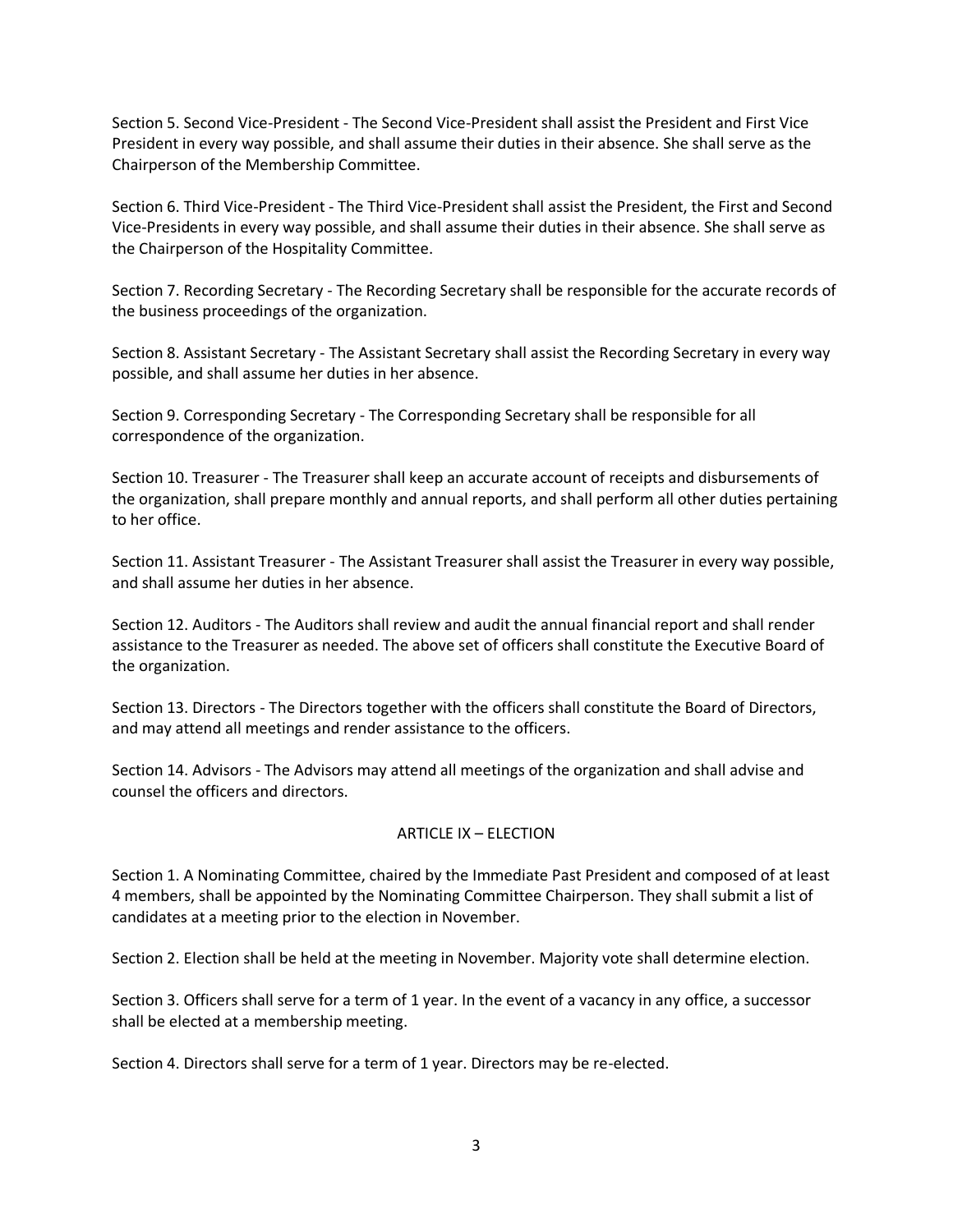# ARTICLE X – MEETINGS

Section 1. Members shall meet generally every other month.

Section 2. The attendance of 10 (ten) members at a duly called meeting shall constitute a quorum. Any action taken without a quorum shall not be binding unless such action is ratified at a subsequent meeting when a quorum is present.

Section 3. There shall be two special services held in April and November of each year followed by a meeting.

- 1. Eshin-ni and Kakushin-ni Day Service in April.
- 2. BWA Goshoki Ho-on-ko Service in November. The President shall submit her annual report at this meeting.

Section 4. Special meetings of the Executive Board shall be called by the President.

### ARTICLE XI – COMMITTEES

The following committees shall be the Standing Committees of the organization. Except as indicated, the chairperson of each committee shall be appointed by the President.

- 1. Program First Vice-President
- 2. Membership Second Vice-President
- 3. Hospitality & Visitation Third Vice-President
- 4. Finance Treasurer
- 5. Telephone
- 6. Refreshment
- 7. Community Service

The Hospitality and Visitation Committee shall be responsible for establishing guidelines pertaining to hospitality and welfare of the members.

Special committees shall be appointed by the President.

# ARTICLE XII – DUES

Each active member shall pay annual dues each year, and it shall include membership dues to the following:

Honpa Hongwanji Mission of Hawaii Federation of Buddhist Women's Associations and Honolulu United Honpa Hongwanji Buddhist Women's Association

# ARTICLE XIII - FISCAL YEAR

The calendar year shall be the fiscal year of the organization.